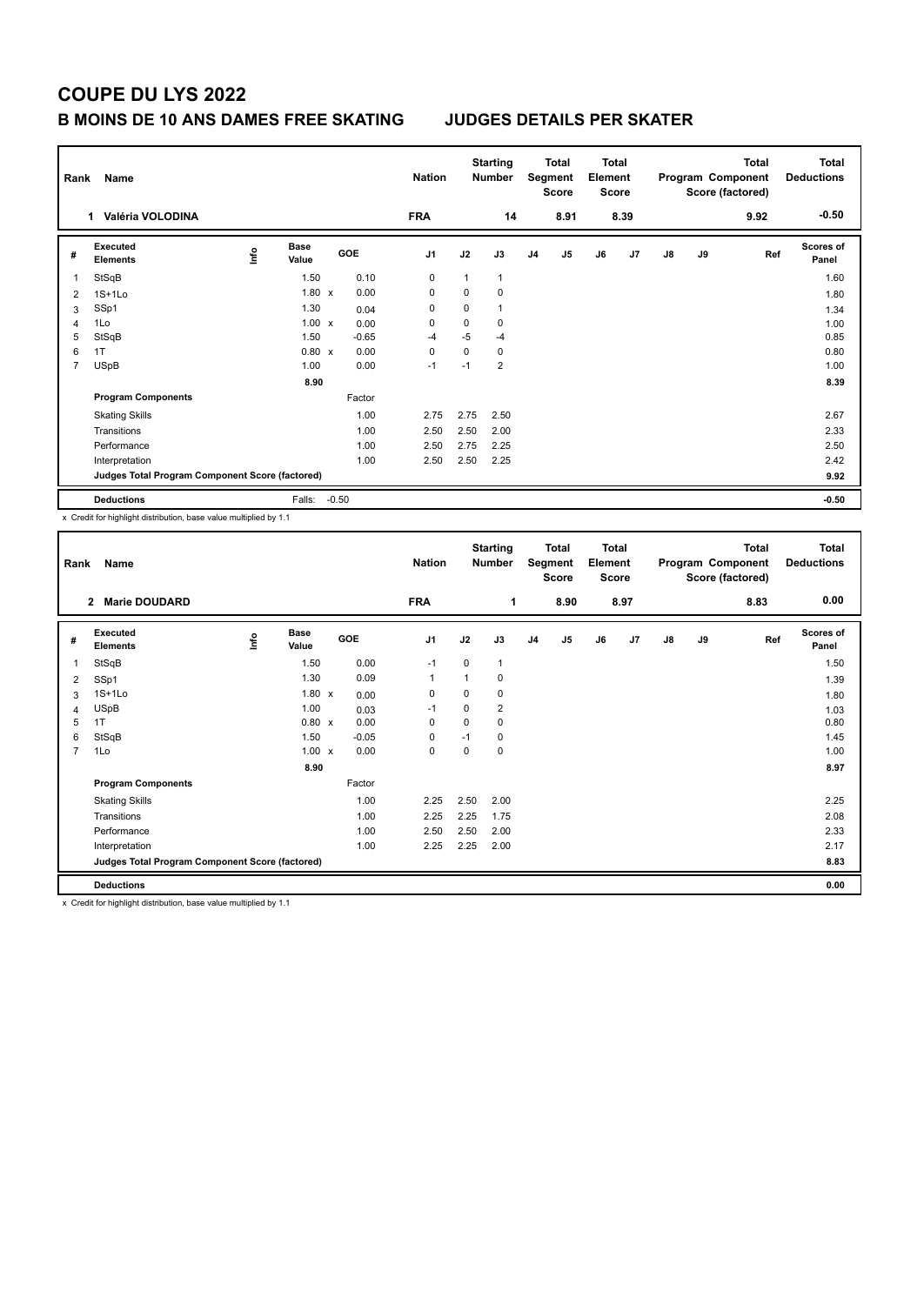## **B MOINS DE 10 ANS DAMES FREE SKATING JUDGES DETAILS PER SKATER**

| Rank           | Name                                            |      |                      |            | <b>Nation</b>  |          | <b>Starting</b><br><b>Number</b> |                | <b>Total</b><br>Segment<br><b>Score</b> | <b>Total</b><br>Element<br><b>Score</b> |      |               |    | <b>Total</b><br>Program Component<br>Score (factored) | <b>Total</b><br><b>Deductions</b> |
|----------------|-------------------------------------------------|------|----------------------|------------|----------------|----------|----------------------------------|----------------|-----------------------------------------|-----------------------------------------|------|---------------|----|-------------------------------------------------------|-----------------------------------|
|                | <b>Anna CANTOROVICH</b><br>3                    |      |                      |            | <b>FRA</b>     |          | 17                               |                | 8.80                                    |                                         | 8.94 |               |    | 8.66                                                  | 0.00                              |
| #              | Executed<br><b>Elements</b>                     | lnfo | <b>Base</b><br>Value | <b>GOE</b> | J <sub>1</sub> | J2       | J3                               | J <sub>4</sub> | J <sub>5</sub>                          | J6                                      | J7   | $\mathsf{J}8$ | J9 | Ref                                                   | Scores of<br>Panel                |
|                | 1T                                              |      | $0.80 \times$        | 0.00       | 0              | 0        | $\mathbf 0$                      |                |                                         |                                         |      |               |    |                                                       | 0.80                              |
| 2              | StSqB                                           |      | 1.50                 | $-0.10$    | $-2$           | 0        | $\mathbf 0$                      |                |                                         |                                         |      |               |    |                                                       | 1.40                              |
| 3              | 1Lo+1Lo                                         |      | $2.00 \times$        | 0.00       | 0              | 0        | 0                                |                |                                         |                                         |      |               |    |                                                       | 2.00                              |
| 4              | SSpB                                            |      | 1.10                 | 0.11       | 1              | 0        | $\overline{2}$                   |                |                                         |                                         |      |               |    |                                                       | 1.21                              |
| 5              | 1S                                              |      | $0.80 \times$        | 0.00       | 0              | 0        | 0                                |                |                                         |                                         |      |               |    |                                                       | 0.80                              |
| 6              | StSqB                                           |      | 1.50                 | 0.00       | 0              | $\Omega$ | $\mathbf 0$                      |                |                                         |                                         |      |               |    |                                                       | 1.50                              |
| $\overline{7}$ | <b>USpB</b>                                     |      | 1.00                 | 0.23       | 3              | 1        | 3                                |                |                                         |                                         |      |               |    |                                                       | 1.23                              |
|                |                                                 |      | 8.70                 |            |                |          |                                  |                |                                         |                                         |      |               |    |                                                       | 8.94                              |
|                | <b>Program Components</b>                       |      |                      | Factor     |                |          |                                  |                |                                         |                                         |      |               |    |                                                       |                                   |
|                | <b>Skating Skills</b>                           |      |                      | 1.00       | 2.50           | 2.25     | 2.00                             |                |                                         |                                         |      |               |    |                                                       | 2.25                              |
|                | Transitions                                     |      |                      | 1.00       | 2.25           | 2.00     | 1.75                             |                |                                         |                                         |      |               |    |                                                       | 2.00                              |
|                | Performance                                     |      |                      | 1.00       | 2.50           | 2.25     | 2.25                             |                |                                         |                                         |      |               |    |                                                       | 2.33                              |
|                | Interpretation                                  |      |                      | 1.00       | 2.25           | 2.00     | 2.00                             |                |                                         |                                         |      |               |    |                                                       | 2.08                              |
|                | Judges Total Program Component Score (factored) |      |                      |            |                |          |                                  |                |                                         |                                         |      |               |    |                                                       | 8.66                              |
|                | <b>Deductions</b>                               |      |                      |            |                |          |                                  |                |                                         |                                         |      |               |    |                                                       | 0.00                              |

x Credit for highlight distribution, base value multiplied by 1.1

| Rank           | Name                                            |   |                      |        | <b>Nation</b>  |          | <b>Starting</b><br>Number |                | <b>Total</b><br>Segment<br>Score | <b>Total</b><br>Element<br><b>Score</b> |      |               |    | Total<br>Program Component<br>Score (factored) | <b>Total</b><br><b>Deductions</b> |
|----------------|-------------------------------------------------|---|----------------------|--------|----------------|----------|---------------------------|----------------|----------------------------------|-----------------------------------------|------|---------------|----|------------------------------------------------|-----------------------------------|
|                | 4 Sara SERMET                                   |   |                      |        | <b>FRA</b>     |          | $\overline{7}$            |                | 8.72                             |                                         | 8.95 |               |    | 8.49                                           | 0.00                              |
| #              | Executed<br><b>Elements</b>                     | ۴ | <b>Base</b><br>Value | GOE    | J <sub>1</sub> | J2       | J3                        | J <sub>4</sub> | J <sub>5</sub>                   | J6                                      | J7   | $\mathsf{J}8$ | J9 | Ref                                            | <b>Scores of</b><br>Panel         |
| 1              | StSqB                                           |   | 1.50                 | 0.05   | 1              | 0        | 0                         |                |                                  |                                         |      |               |    |                                                | 1.55                              |
| 2              | $1S+1Lo$                                        |   | $1.80 \times$        | 0.00   | $\mathbf 0$    | 0        | 0                         |                |                                  |                                         |      |               |    |                                                | 1.80                              |
| 3              | 1T                                              |   | 0.80 x               | 0.00   | $\mathbf 0$    | 0        | 0                         |                |                                  |                                         |      |               |    |                                                | 0.80                              |
| 4              | <b>USpB</b>                                     |   | 1.00                 | 0.00   | $-1$           | 0        | 1                         |                |                                  |                                         |      |               |    |                                                | 1.00                              |
| 5              | StSqB                                           |   | 1.50                 | 0.00   | $\mathbf 0$    | 0        | 0                         |                |                                  |                                         |      |               |    |                                                | 1.50                              |
| 6              | 1Lo                                             |   | $1.00 \times$        | 0.00   | $\Omega$       | $\Omega$ | 0                         |                |                                  |                                         |      |               |    |                                                | 1.00                              |
| $\overline{7}$ | SSp1                                            |   | 1.30                 | 0.00   | $\mathbf 0$    | $\Omega$ | 0                         |                |                                  |                                         |      |               |    |                                                | 1.30                              |
|                |                                                 |   | 8.90                 |        |                |          |                           |                |                                  |                                         |      |               |    |                                                | 8.95                              |
|                | <b>Program Components</b>                       |   |                      | Factor |                |          |                           |                |                                  |                                         |      |               |    |                                                |                                   |
|                | <b>Skating Skills</b>                           |   |                      | 1.00   | 2.00           | 2.25     | 2.00                      |                |                                  |                                         |      |               |    |                                                | 2.08                              |
|                | Transitions                                     |   |                      | 1.00   | 2.25           | 2.25     | 1.50                      |                |                                  |                                         |      |               |    |                                                | 2.00                              |
|                | Performance                                     |   |                      | 1.00   | 2.50           | 2.50     | 2.00                      |                |                                  |                                         |      |               |    |                                                | 2.33                              |
|                | Interpretation                                  |   |                      | 1.00   | 2.25           | 2.25     | 1.75                      |                |                                  |                                         |      |               |    |                                                | 2.08                              |
|                | Judges Total Program Component Score (factored) |   |                      |        |                |          |                           |                |                                  |                                         |      |               |    |                                                | 8.49                              |
|                | <b>Deductions</b>                               |   |                      |        |                |          |                           |                |                                  |                                         |      |               |    |                                                | 0.00                              |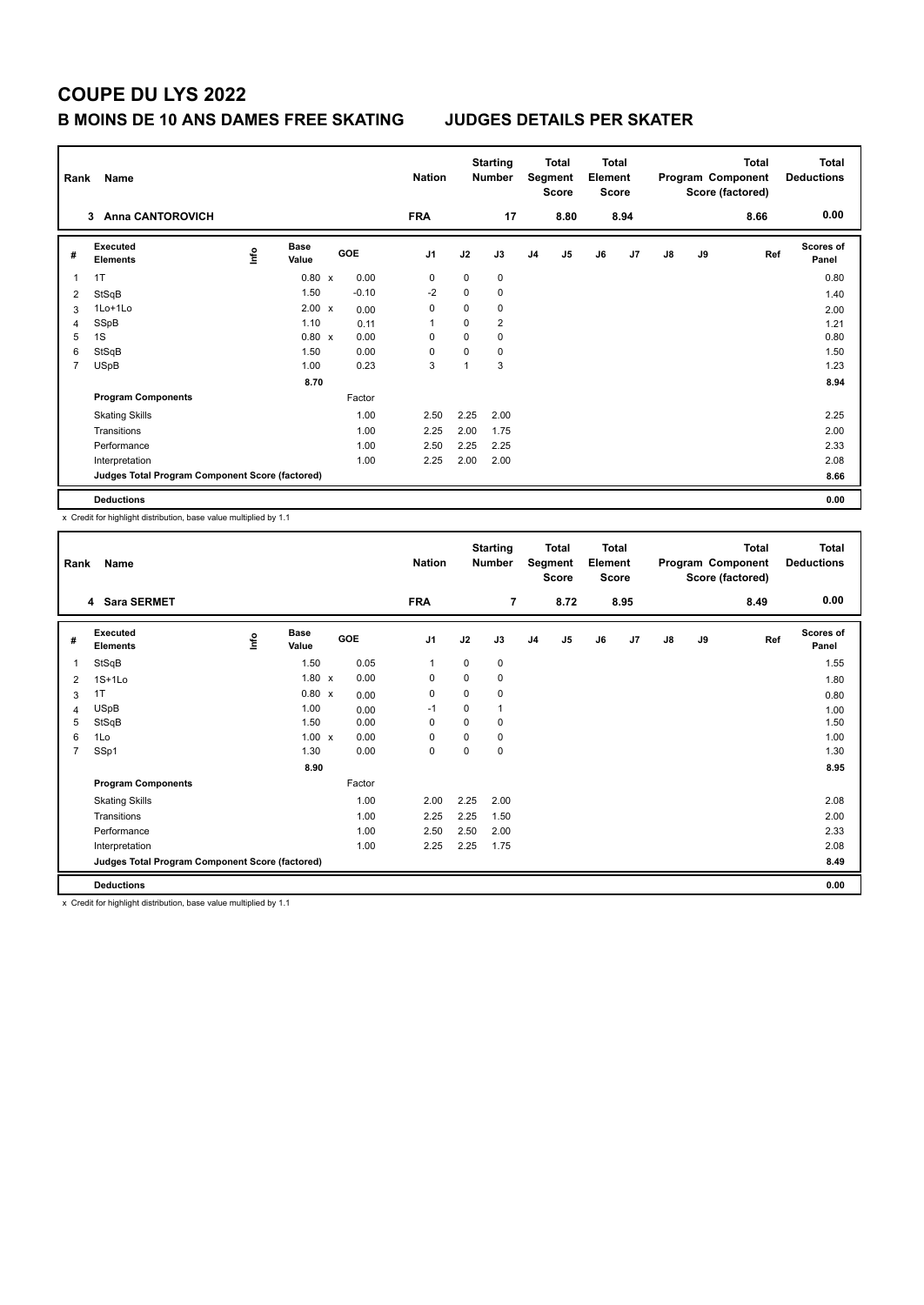## **B MOINS DE 10 ANS DAMES FREE SKATING JUDGES DETAILS PER SKATER**

| Rank           | Name                                            |      |                      |            | <b>Nation</b>  |      | <b>Starting</b><br><b>Number</b> |                | Total<br>Segment<br><b>Score</b> | <b>Total</b><br>Element<br><b>Score</b> |      |               |    | <b>Total</b><br>Program Component<br>Score (factored) | <b>Total</b><br><b>Deductions</b> |
|----------------|-------------------------------------------------|------|----------------------|------------|----------------|------|----------------------------------|----------------|----------------------------------|-----------------------------------------|------|---------------|----|-------------------------------------------------------|-----------------------------------|
|                | <b>Constance AN</b><br>5.                       |      |                      |            | <b>FRA</b>     |      | 18                               |                | 8.62                             |                                         | 8.74 |               |    | 8.50                                                  | 0.00                              |
| #              | Executed<br><b>Elements</b>                     | lnfo | <b>Base</b><br>Value | <b>GOE</b> | J <sub>1</sub> | J2   | J3                               | J <sub>4</sub> | J <sub>5</sub>                   | J6                                      | J7   | $\mathsf{J}8$ | J9 | Ref                                                   | <b>Scores of</b><br>Panel         |
|                | SSpB                                            |      | 1.10                 | $-0.04$    | $-1$           | 0    | 0                                |                |                                  |                                         |      |               |    |                                                       | 1.06                              |
| $\overline{2}$ | 1Lo+1Lo                                         |      | $2.00 \times$        | 0.00       | 0              | 0    | $\mathbf 0$                      |                |                                  |                                         |      |               |    |                                                       | 2.00                              |
| 3              | <b>USpB</b>                                     |      | 1.00                 | 0.23       | 2              | 2    | 3                                |                |                                  |                                         |      |               |    |                                                       | 1.23                              |
| 4              | StSqB                                           |      | 1.50                 | 0.00       | 0              | 0    | 0                                |                |                                  |                                         |      |               |    |                                                       | 1.50                              |
| 5              | StSqB                                           |      | 1.50                 | $-0.15$    | $-2$           | 0    | $-1$                             |                |                                  |                                         |      |               |    |                                                       | 1.35                              |
| 6              | 1S                                              |      | $0.80 \times$        | 0.00       | 0              | 0    | 0                                |                |                                  |                                         |      |               |    |                                                       | 0.80                              |
| $\overline{7}$ | 1T                                              |      | $0.80 \times$        | 0.00       | 0              | 0    | 0                                |                |                                  |                                         |      |               |    |                                                       | 0.80                              |
|                |                                                 |      | 8.70                 |            |                |      |                                  |                |                                  |                                         |      |               |    |                                                       | 8.74                              |
|                | <b>Program Components</b>                       |      |                      | Factor     |                |      |                                  |                |                                  |                                         |      |               |    |                                                       |                                   |
|                | <b>Skating Skills</b>                           |      |                      | 1.00       | 2.50           | 2.50 | 2.00                             |                |                                  |                                         |      |               |    |                                                       | 2.33                              |
|                | Transitions                                     |      |                      | 1.00       | 2.25           | 2.25 | 1.50                             |                |                                  |                                         |      |               |    |                                                       | 2.00                              |
|                | Performance                                     |      |                      | 1.00       | 2.25           | 2.50 | 1.75                             |                |                                  |                                         |      |               |    |                                                       | 2.17                              |
|                | Interpretation                                  |      |                      | 1.00       | 2.25           | 2.25 | 1.50                             |                |                                  |                                         |      |               |    |                                                       | 2.00                              |
|                | Judges Total Program Component Score (factored) |      |                      |            |                |      |                                  |                |                                  |                                         |      |               |    |                                                       | 8.50                              |
|                | <b>Deductions</b>                               |      |                      |            |                |      |                                  |                |                                  |                                         |      |               |    |                                                       | 0.00                              |

x Credit for highlight distribution, base value multiplied by 1.1

| Rank           | Name                                            |   |                      |         |         | <b>Nation</b>  |             | <b>Starting</b><br>Number |                | <b>Total</b><br>Segment<br>Score | <b>Total</b><br>Element<br><b>Score</b> |      |               |    | Total<br>Program Component<br>Score (factored) | <b>Total</b><br><b>Deductions</b> |
|----------------|-------------------------------------------------|---|----------------------|---------|---------|----------------|-------------|---------------------------|----------------|----------------------------------|-----------------------------------------|------|---------------|----|------------------------------------------------|-----------------------------------|
|                | 6 Eva DEPREZ                                    |   |                      |         |         | <b>FRA</b>     |             | 5                         |                | 8.50                             |                                         | 9.07 |               |    | 8.42                                           | $-0.50$                           |
| #              | Executed<br><b>Elements</b>                     | ۴ | <b>Base</b><br>Value |         | GOE     | J <sub>1</sub> | J2          | J3                        | J <sub>4</sub> | J <sub>5</sub>                   | J6                                      | J7   | $\mathsf{J}8$ | J9 | Ref                                            | <b>Scores of</b><br>Panel         |
| 1              | 1T                                              |   | 0.80 x               |         | 0.00    | 0              | $\mathbf 0$ | 0                         |                |                                  |                                         |      |               |    |                                                | 0.80                              |
| 2              | StSq1                                           |   | 1.80                 |         | 0.06    | 0              | 0           |                           |                |                                  |                                         |      |               |    |                                                | 1.86                              |
| 3              | 1Lo                                             |   | $1.00 \times$        |         | 0.00    | $\mathbf 0$    | 0           | 0                         |                |                                  |                                         |      |               |    |                                                | 1.00                              |
| 4              | SSpB                                            |   | 1.10                 |         | 0.04    | $\mathbf 0$    | 0           | 1                         |                |                                  |                                         |      |               |    |                                                | 1.14                              |
| 5              | StSqB                                           |   | 1.50                 |         | 0.00    | $\Omega$       | 0           | 0                         |                |                                  |                                         |      |               |    |                                                | 1.50                              |
| 6              | $1S+1Lo$                                        |   | $1.80 \times$        |         | 0.00    | $\mathbf 0$    | 0           | 0                         |                |                                  |                                         |      |               |    |                                                | 1.80                              |
| $\overline{7}$ | <b>USpB</b>                                     |   | 1.00                 |         | $-0.03$ | $\mathbf 0$    | $-1$        | 0                         |                |                                  |                                         |      |               |    |                                                | 0.97                              |
|                |                                                 |   | 9.00                 |         |         |                |             |                           |                |                                  |                                         |      |               |    |                                                | 9.07                              |
|                | <b>Program Components</b>                       |   |                      |         | Factor  |                |             |                           |                |                                  |                                         |      |               |    |                                                |                                   |
|                | <b>Skating Skills</b>                           |   |                      |         | 1.00    | 2.25           | 2.25        | 2.00                      |                |                                  |                                         |      |               |    |                                                | 2.17                              |
|                | Transitions                                     |   |                      |         | 1.00    | 2.00           | 2.25        | 1.75                      |                |                                  |                                         |      |               |    |                                                | 2.00                              |
|                | Performance                                     |   |                      |         | 1.00    | 2.25           | 2.25        | 1.75                      |                |                                  |                                         |      |               |    |                                                | 2.08                              |
|                | Interpretation                                  |   |                      |         | 1.00    | 2.50           | 2.25        | 1.75                      |                |                                  |                                         |      |               |    |                                                | 2.17                              |
|                | Judges Total Program Component Score (factored) |   |                      |         |         |                |             |                           |                |                                  |                                         |      |               |    |                                                | 8.42                              |
|                | <b>Deductions</b>                               |   | Falls:               | $-0.50$ |         |                |             |                           |                |                                  |                                         |      |               |    |                                                | $-0.50$                           |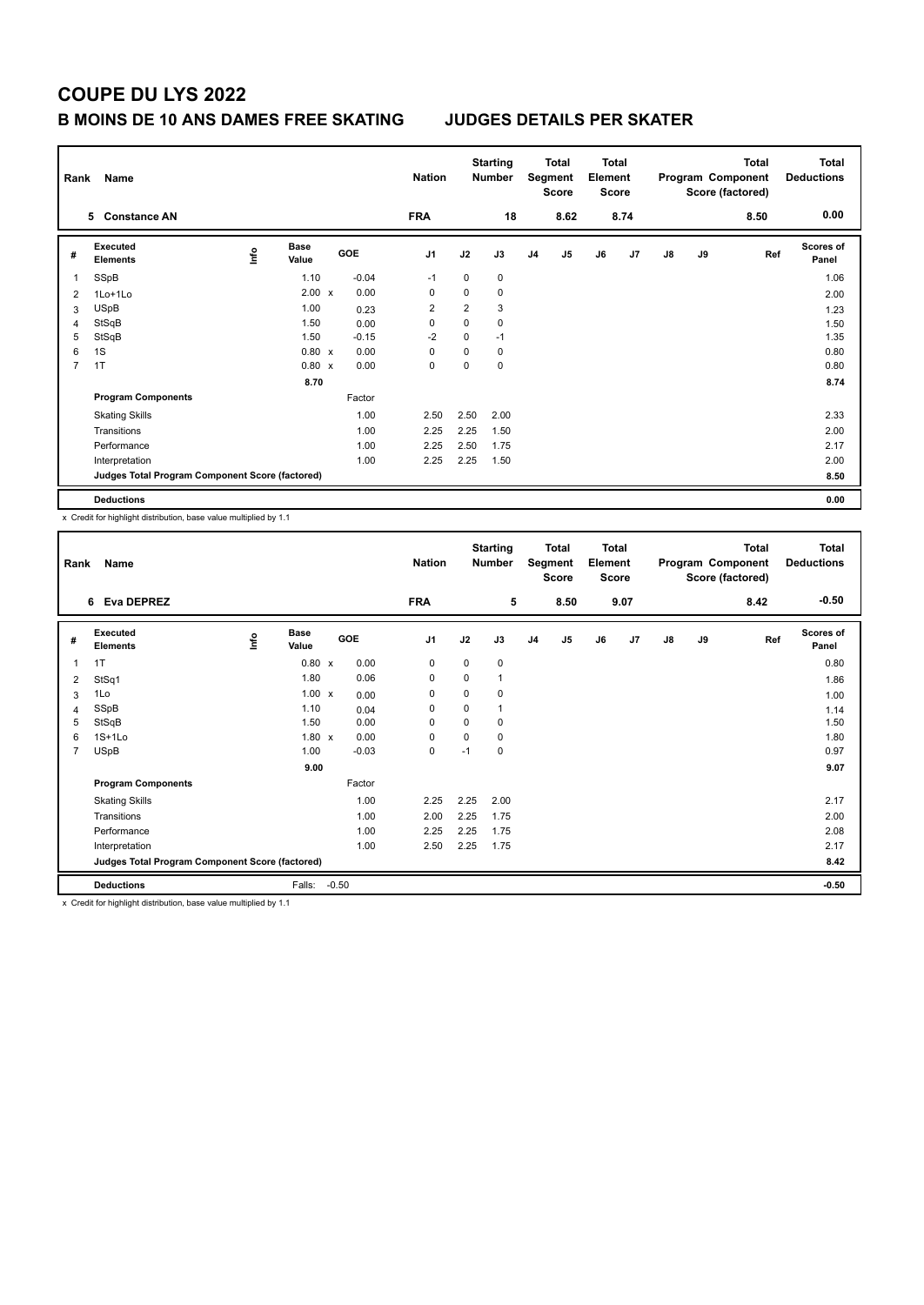## **B MOINS DE 10 ANS DAMES FREE SKATING JUDGES DETAILS PER SKATER**

| Rank | Name                                            |      |                      |            | <b>Nation</b>  |      | <b>Starting</b><br><b>Number</b> |                | <b>Total</b><br>Segment<br><b>Score</b> | <b>Total</b><br>Element<br><b>Score</b> |      |               |    | <b>Total</b><br>Program Component<br>Score (factored) | <b>Total</b><br><b>Deductions</b> |
|------|-------------------------------------------------|------|----------------------|------------|----------------|------|----------------------------------|----------------|-----------------------------------------|-----------------------------------------|------|---------------|----|-------------------------------------------------------|-----------------------------------|
|      | <b>Sarah NINE</b><br>$\overline{7}$             |      |                      |            | <b>FRA</b>     |      | 16                               |                | 8.40                                    |                                         | 8.79 |               |    | 8.00                                                  | 0.00                              |
| #    | Executed<br><b>Elements</b>                     | ١nf٥ | <b>Base</b><br>Value | <b>GOE</b> | J <sub>1</sub> | J2   | J3                               | J <sub>4</sub> | J <sub>5</sub>                          | J6                                      | J7   | $\mathsf{J}8$ | J9 | Ref                                                   | <b>Scores of</b><br>Panel         |
| 1    | <b>USpB</b>                                     |      | 1.00                 | 0.10       | $\mathbf 0$    | 1    | $\overline{2}$                   |                |                                         |                                         |      |               |    |                                                       | 1.10                              |
| 2    | StSqB                                           |      | 1.50                 | 0.05       | 0              | 0    | $\mathbf{1}$                     |                |                                         |                                         |      |               |    |                                                       | 1.55                              |
| 3    | 1T                                              |      | $0.80 \times$        | 0.00       | 0              | 0    | 0                                |                |                                         |                                         |      |               |    |                                                       | 0.80                              |
| 4    | $1S+1Lo$                                        |      | $1.80 \times$        | 0.00       | 0              | 0    | 0                                |                |                                         |                                         |      |               |    |                                                       | 1.80                              |
| 5    | SSpB                                            |      | 1.10                 | 0.04       | 0              | 0    | $\mathbf{1}$                     |                |                                         |                                         |      |               |    |                                                       | 1.14                              |
| 6    | StSqB                                           |      | 1.50                 | $-0.10$    | 0              | $-1$ | $-1$                             |                |                                         |                                         |      |               |    |                                                       | 1.40                              |
| 7    | 1Lo                                             |      | $1.00 \times$        | 0.00       | 0              | 0    | 0                                |                |                                         |                                         |      |               |    |                                                       | 1.00                              |
|      |                                                 |      | 8.70                 |            |                |      |                                  |                |                                         |                                         |      |               |    |                                                       | 8.79                              |
|      | <b>Program Components</b>                       |      |                      | Factor     |                |      |                                  |                |                                         |                                         |      |               |    |                                                       |                                   |
|      | <b>Skating Skills</b>                           |      |                      | 1.00       | 2.25           | 2.25 | 2.00                             |                |                                         |                                         |      |               |    |                                                       | 2.17                              |
|      | Transitions                                     |      |                      | 1.00       | 2.00           | 2.00 | 1.50                             |                |                                         |                                         |      |               |    |                                                       | 1.83                              |
|      | Performance                                     |      |                      | 1.00       | 2.25           | 2.25 | 1.75                             |                |                                         |                                         |      |               |    |                                                       | 2.08                              |
|      | Interpretation                                  |      |                      | 1.00       | 2.00           | 2.00 | 1.75                             |                |                                         |                                         |      |               |    |                                                       | 1.92                              |
|      | Judges Total Program Component Score (factored) |      |                      |            |                |      |                                  |                |                                         |                                         |      |               |    |                                                       | 8.00                              |
|      | <b>Deductions</b>                               |      |                      |            |                |      |                                  |                |                                         |                                         |      |               |    |                                                       | 0.00                              |

x Credit for highlight distribution, base value multiplied by 1.1

| Rank           | Name                                            |   |                      |         | <b>Nation</b>  |      | <b>Starting</b><br>Number |                | <b>Total</b><br>Segment<br><b>Score</b> | <b>Total</b><br>Element<br><b>Score</b> |      |               |    | <b>Total</b><br>Program Component<br>Score (factored) | Total<br><b>Deductions</b> |
|----------------|-------------------------------------------------|---|----------------------|---------|----------------|------|---------------------------|----------------|-----------------------------------------|-----------------------------------------|------|---------------|----|-------------------------------------------------------|----------------------------|
|                | El Elyone KANU OLIVEIRA<br>8                    |   |                      |         | <b>FRA</b>     |      | 8                         |                | 8.30                                    |                                         | 8.67 |               |    | 7.92                                                  | 0.00                       |
| #              | Executed<br><b>Elements</b>                     | ۴ | <b>Base</b><br>Value | GOE     | J <sub>1</sub> | J2   | J3                        | J <sub>4</sub> | J5                                      | J6                                      | J7   | $\mathsf{J}8$ | J9 | Ref                                                   | Scores of<br>Panel         |
| 1              | SSpB                                            |   | 1.10                 | 0.04    | 0              | 0    | $\mathbf 1$               |                |                                         |                                         |      |               |    |                                                       | 1.14                       |
| 2              | StSqB                                           |   | 1.50                 | $-0.05$ | 0              | $-1$ | 0                         |                |                                         |                                         |      |               |    |                                                       | 1.45                       |
| 3              | $1S+1Lo$                                        |   | $1.80 \times$        | 0.00    | 0              | 0    | 0                         |                |                                         |                                         |      |               |    |                                                       | 1.80                       |
| 4              | 1T                                              |   | 0.80 x               | 0.00    | 0              | 0    | 0                         |                |                                         |                                         |      |               |    |                                                       | 0.80                       |
| 5              | StSqB                                           |   | 1.50                 | $-0.05$ | $-1$           | 0    | 0                         |                |                                         |                                         |      |               |    |                                                       | 1.45                       |
| 6              | <b>USpB</b>                                     |   | 1.00                 | 0.03    | $\Omega$       | 0    |                           |                |                                         |                                         |      |               |    |                                                       | 1.03                       |
| $\overline{7}$ | 1Lo                                             |   | $1.00 \times$        | 0.00    | 0              | 0    | 0                         |                |                                         |                                         |      |               |    |                                                       | 1.00                       |
|                |                                                 |   | 8.70                 |         |                |      |                           |                |                                         |                                         |      |               |    |                                                       | 8.67                       |
|                | <b>Program Components</b>                       |   |                      | Factor  |                |      |                           |                |                                         |                                         |      |               |    |                                                       |                            |
|                | <b>Skating Skills</b>                           |   |                      | 1.00    | 2.00           | 2.50 | 2.00                      |                |                                         |                                         |      |               |    |                                                       | 2.17                       |
|                | Transitions                                     |   |                      | 1.00    | 2.00           | 2.25 | 1.75                      |                |                                         |                                         |      |               |    |                                                       | 2.00                       |
|                | Performance                                     |   |                      | 1.00    | 1.75           | 2.25 | 1.75                      |                |                                         |                                         |      |               |    |                                                       | 1.92                       |
|                | Interpretation                                  |   |                      | 1.00    | 1.75           | 2.00 | 1.75                      |                |                                         |                                         |      |               |    |                                                       | 1.83                       |
|                | Judges Total Program Component Score (factored) |   |                      |         |                |      |                           |                |                                         |                                         |      |               |    |                                                       | 7.92                       |
|                | <b>Deductions</b>                               |   |                      |         |                |      |                           |                |                                         |                                         |      |               |    |                                                       | 0.00                       |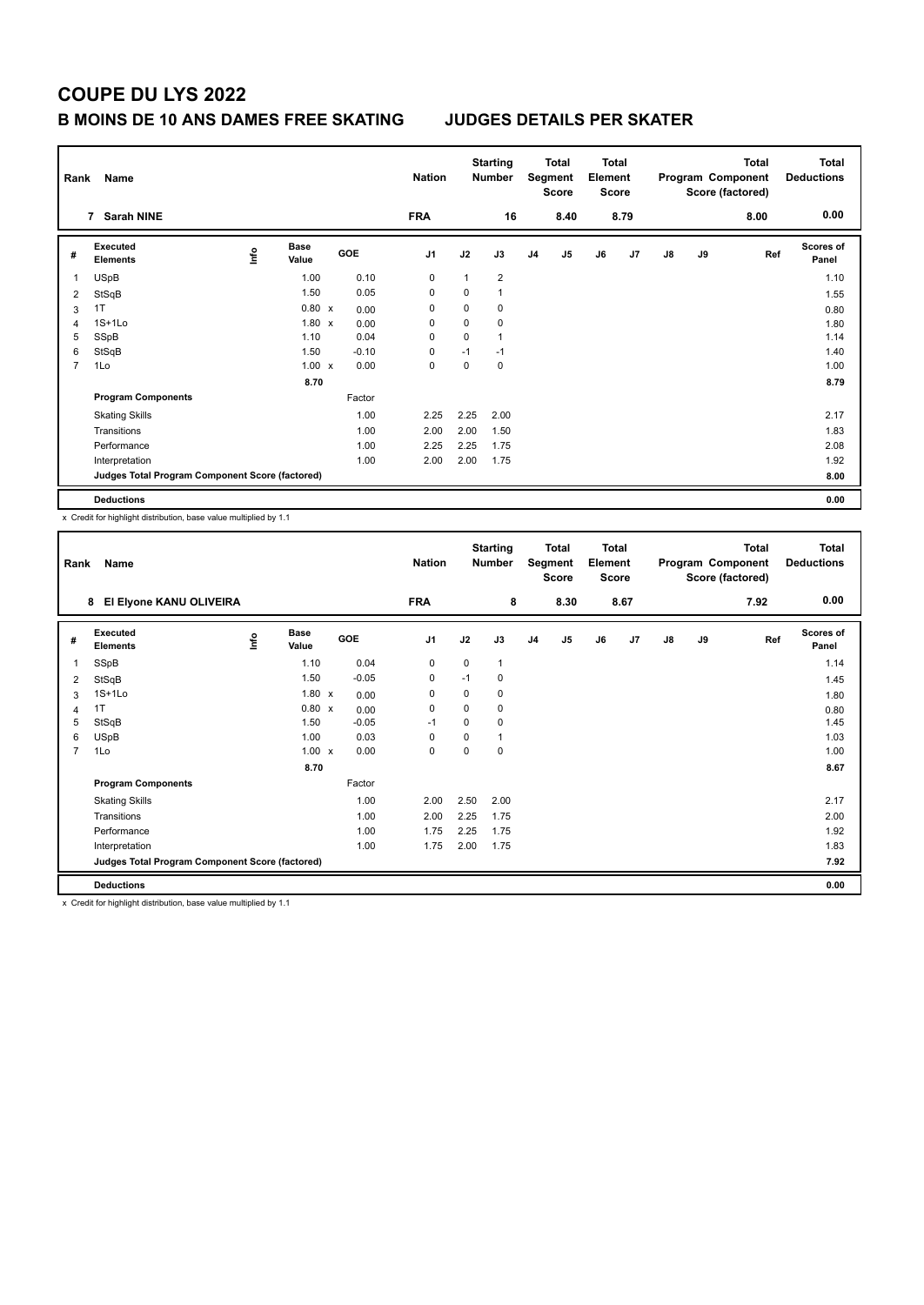## **B MOINS DE 10 ANS DAMES FREE SKATING JUDGES DETAILS PER SKATER**

| Rank | Name                                            |      |                      |         | <b>Nation</b>  |                | <b>Starting</b><br><b>Number</b> |                | <b>Total</b><br>Segment<br>Score | <b>Total</b><br>Element<br><b>Score</b> |      |               |    | <b>Total</b><br>Program Component<br>Score (factored) | <b>Total</b><br><b>Deductions</b> |
|------|-------------------------------------------------|------|----------------------|---------|----------------|----------------|----------------------------------|----------------|----------------------------------|-----------------------------------------|------|---------------|----|-------------------------------------------------------|-----------------------------------|
|      | <b>Emma LIEVIN</b><br>9                         |      |                      |         | <b>FRA</b>     |                | 4                                |                | 8.22                             |                                         | 8.43 |               |    | 8.01                                                  | 0.00                              |
| #    | Executed<br><b>Elements</b>                     | ١nf٥ | <b>Base</b><br>Value | GOE     | J <sub>1</sub> | J2             | J3                               | J <sub>4</sub> | J <sub>5</sub>                   | J6                                      | J7   | $\mathsf{J}8$ | J9 | Ref                                                   | <b>Scores of</b><br>Panel         |
| 1    | StSqB                                           |      | 1.50                 | 0.00    | $-1$           | 0              | $\mathbf{1}$                     |                |                                  |                                         |      |               |    |                                                       | 1.50                              |
| 2    | 1Lo                                             |      | $1.00 \times$        | 0.03    | 0              | 1              | $\mathbf{1}$                     |                |                                  |                                         |      |               |    |                                                       | 1.03                              |
| 3    | StSqB                                           |      | 1.50                 | $-0.10$ | 0              | 0              | $-2$                             |                |                                  |                                         |      |               |    |                                                       | 1.40                              |
| 4    | $1S+1Lo$                                        |      | $1.80 \times$        | 0.03    | 1              | $\overline{1}$ | 0                                |                |                                  |                                         |      |               |    |                                                       | 1.83                              |
| 5    | SSp1                                            |      | 1.30                 | 0.17    | $\mathbf{1}$   | $\overline{1}$ | $\overline{2}$                   |                |                                  |                                         |      |               |    |                                                       | 1.47                              |
| 6    | 1T<<                                            | <<   | $0.00 \times$        | 0.00    |                |                |                                  |                |                                  |                                         |      |               |    |                                                       | 0.00                              |
| 7    | <b>USpB</b>                                     |      | 1.00                 | 0.20    | $\overline{2}$ | 1              | 3                                |                |                                  |                                         |      |               |    |                                                       | 1.20                              |
|      |                                                 |      | 8.10                 |         |                |                |                                  |                |                                  |                                         |      |               |    |                                                       | 8.43                              |
|      | <b>Program Components</b>                       |      |                      | Factor  |                |                |                                  |                |                                  |                                         |      |               |    |                                                       |                                   |
|      | <b>Skating Skills</b>                           |      |                      | 1.00    | 2.00           | 2.50           | 2.00                             |                |                                  |                                         |      |               |    |                                                       | 2.17                              |
|      | Transitions                                     |      |                      | 1.00    | 2.00           | 2.50           | 1.50                             |                |                                  |                                         |      |               |    |                                                       | 2.00                              |
|      | Performance                                     |      |                      | 1.00    | 1.75           | 2.25           | 1.75                             |                |                                  |                                         |      |               |    |                                                       | 1.92                              |
|      | Interpretation                                  |      |                      | 1.00    | 1.75           | 2.25           | 1.75                             |                |                                  |                                         |      |               |    |                                                       | 1.92                              |
|      | Judges Total Program Component Score (factored) |      |                      |         |                |                |                                  |                |                                  |                                         |      |               |    |                                                       | 8.01                              |
|      | <b>Deductions</b>                               |      |                      |         |                |                |                                  |                |                                  |                                         |      |               |    |                                                       | 0.00                              |

<< Downgraded jump x Credit for highlight distribution, base value multiplied by 1.1

| Rank           | Name                                            |   |                      |         | <b>Nation</b>  |          | <b>Starting</b><br>Number |                | <b>Total</b><br>Segment<br><b>Score</b> | <b>Total</b><br>Element<br><b>Score</b> |      |               |    | <b>Total</b><br>Program Component<br>Score (factored) | Total<br><b>Deductions</b> |
|----------------|-------------------------------------------------|---|----------------------|---------|----------------|----------|---------------------------|----------------|-----------------------------------------|-----------------------------------------|------|---------------|----|-------------------------------------------------------|----------------------------|
| 10             | <b>Victoria BATTANTOU</b>                       |   |                      |         | <b>FRA</b>     |          | 9                         |                | 8.03                                    |                                         | 8.48 |               |    | 7.58                                                  | 0.00                       |
| #              | Executed<br><b>Elements</b>                     | ۴ | <b>Base</b><br>Value | GOE     | J <sub>1</sub> | J2       | J3                        | J <sub>4</sub> | J5                                      | J6                                      | J7   | $\mathsf{J}8$ | J9 | Ref                                                   | Scores of<br>Panel         |
| 1              | <b>USpB</b>                                     |   | 1.00                 | 0.03    | 0              | 0        |                           |                |                                         |                                         |      |               |    |                                                       | 1.03                       |
| 2              | $1S+1Lo$                                        |   | $1.80 \times$        | 0.00    | 0              | $\Omega$ | 0                         |                |                                         |                                         |      |               |    |                                                       | 1.80                       |
| 3              | 1T                                              |   | 0.80 x               | 0.00    | $\mathbf 0$    | 0        | 0                         |                |                                         |                                         |      |               |    |                                                       | 0.80                       |
| 4              | StSqB                                           |   | 1.50                 | $-0.10$ | $-1$           | 0        | $-1$                      |                |                                         |                                         |      |               |    |                                                       | 1.40                       |
| 5              | SSpB                                            |   | 1.10                 | 0.00    | $-1$           | $\Omega$ | 1                         |                |                                         |                                         |      |               |    |                                                       | 1.10                       |
| 6              | StSqB                                           |   | 1.50                 | $-0.10$ | 0              | $-1$     | $-1$                      |                |                                         |                                         |      |               |    |                                                       | 1.40                       |
| $\overline{7}$ | 1Lo                                             |   | $1.00 \times$        | $-0.05$ | $-1$           | $-1$     | $-1$                      |                |                                         |                                         |      |               |    |                                                       | 0.95                       |
|                |                                                 |   | 8.70                 |         |                |          |                           |                |                                         |                                         |      |               |    |                                                       | 8.48                       |
|                | <b>Program Components</b>                       |   |                      | Factor  |                |          |                           |                |                                         |                                         |      |               |    |                                                       |                            |
|                | <b>Skating Skills</b>                           |   |                      | 1.00    | 2.00           | 2.25     | 1.75                      |                |                                         |                                         |      |               |    |                                                       | 2.00                       |
|                | Transitions                                     |   |                      | 1.00    | 2.00           | 2.00     | 1.50                      |                |                                         |                                         |      |               |    |                                                       | 1.83                       |
|                | Performance                                     |   |                      | 1.00    | 1.75           | 2.25     | 1.75                      |                |                                         |                                         |      |               |    |                                                       | 1.92                       |
|                | Interpretation                                  |   |                      | 1.00    | 1.75           | 2.00     | 1.75                      |                |                                         |                                         |      |               |    |                                                       | 1.83                       |
|                | Judges Total Program Component Score (factored) |   |                      |         |                |          |                           |                |                                         |                                         |      |               |    |                                                       | 7.58                       |
|                | <b>Deductions</b>                               |   |                      |         |                |          |                           |                |                                         |                                         |      |               |    |                                                       | 0.00                       |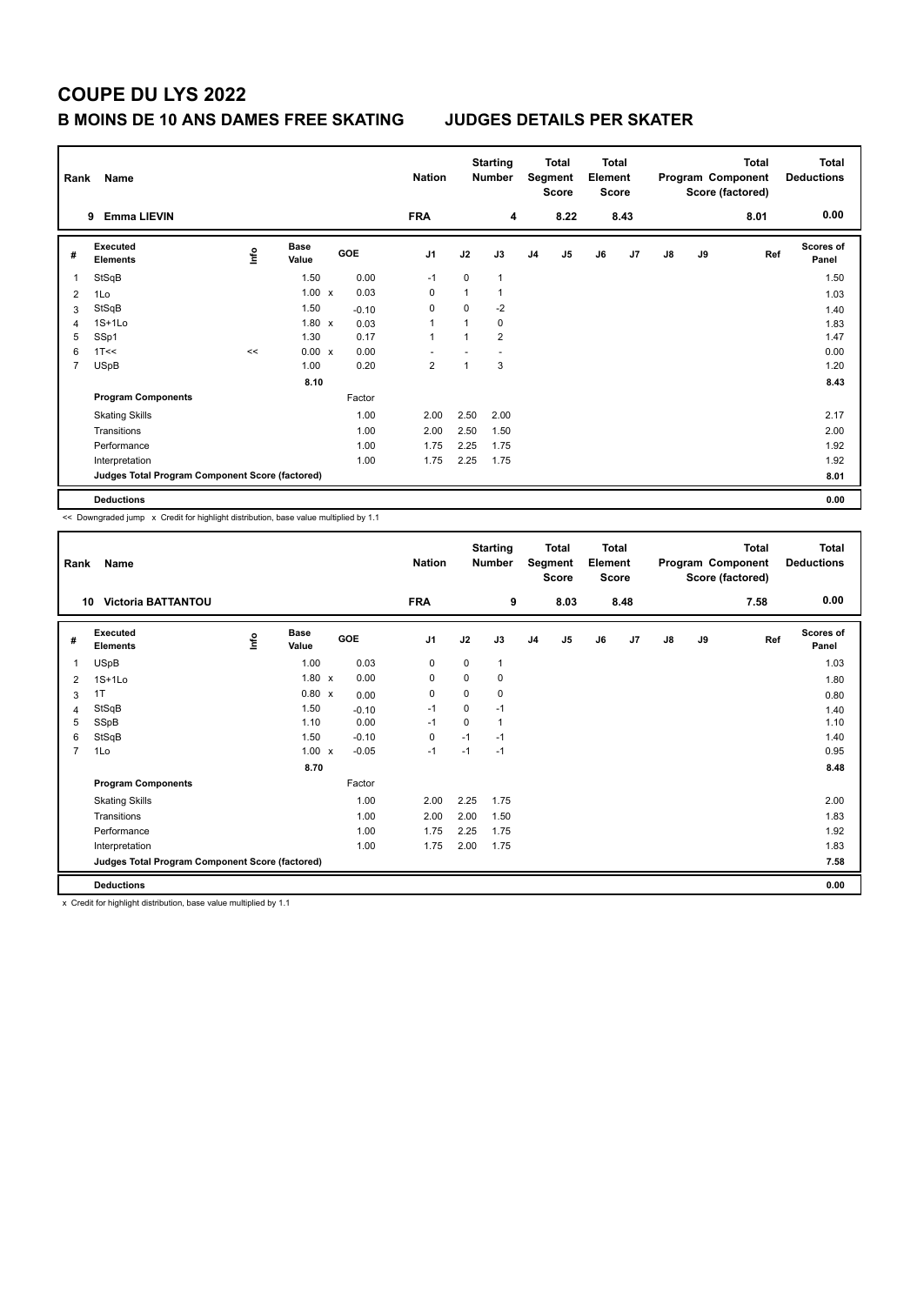## **B MOINS DE 10 ANS DAMES FREE SKATING JUDGES DETAILS PER SKATER**

| Rank           | Name                                            |       |                      |            | <b>Nation</b>  |              | <b>Starting</b><br><b>Number</b> |                | <b>Total</b><br>Segment<br><b>Score</b> | <b>Total</b><br>Element<br><b>Score</b> |      |               |    | <b>Total</b><br>Program Component<br>Score (factored) | <b>Total</b><br><b>Deductions</b> |
|----------------|-------------------------------------------------|-------|----------------------|------------|----------------|--------------|----------------------------------|----------------|-----------------------------------------|-----------------------------------------|------|---------------|----|-------------------------------------------------------|-----------------------------------|
|                | Annaële MASSELOT<br>11                          |       |                      |            | <b>FRA</b>     |              | 11                               |                | 8.03                                    |                                         | 8.65 |               |    | 7.41                                                  | 0.00                              |
| #              | Executed<br><b>Elements</b>                     | Linfo | <b>Base</b><br>Value | <b>GOE</b> | J <sub>1</sub> | J2           | J3                               | J <sub>4</sub> | J <sub>5</sub>                          | J6                                      | J7   | $\mathsf{J}8$ | J9 | Ref                                                   | <b>Scores of</b><br>Panel         |
|                | StSqB                                           |       | 1.50                 | $-0.10$    | $-2$           | 0            | 0                                |                |                                         |                                         |      |               |    |                                                       | 1.40                              |
| $\overline{2}$ | $1S+1Lo$                                        |       | $1.80 \times$        | $-0.03$    | $-1$           | $-1$         | 0                                |                |                                         |                                         |      |               |    |                                                       | 1.77                              |
| 3              | SSpB                                            |       | 1.10                 | 0.11       | 0              | $\mathbf{1}$ | $\overline{2}$                   |                |                                         |                                         |      |               |    |                                                       | 1.21                              |
| 4              | 1T                                              |       | $0.80 \times$        | 0.00       | 0              | 0            | 0                                |                |                                         |                                         |      |               |    |                                                       | 0.80                              |
| 5              | StSqB                                           |       | 1.50                 | $-0.10$    | $-1$           | 0            | $-1$                             |                |                                         |                                         |      |               |    |                                                       | 1.40                              |
| 6              | 1Lo                                             |       | $1.00 \times$        | 0.00       | 0              | 0            | 0                                |                |                                         |                                         |      |               |    |                                                       | 1.00                              |
| $\overline{7}$ | <b>USpB</b>                                     |       | 1.00                 | 0.07       | 0              | 1            | $\mathbf{1}$                     |                |                                         |                                         |      |               |    |                                                       | 1.07                              |
|                |                                                 |       | 8.70                 |            |                |              |                                  |                |                                         |                                         |      |               |    |                                                       | 8.65                              |
|                | <b>Program Components</b>                       |       |                      | Factor     |                |              |                                  |                |                                         |                                         |      |               |    |                                                       |                                   |
|                | <b>Skating Skills</b>                           |       |                      | 1.00       | 2.00           | 2.25         | 1.75                             |                |                                         |                                         |      |               |    |                                                       | 2.00                              |
|                | Transitions                                     |       |                      | 1.00       | 2.00           | 2.00         | 1.50                             |                |                                         |                                         |      |               |    |                                                       | 1.83                              |
|                | Performance                                     |       |                      | 1.00       | 1.50           | 2.00         | 1.75                             |                |                                         |                                         |      |               |    |                                                       | 1.75                              |
|                | Interpretation                                  |       |                      | 1.00       | 1.75           | 2.00         | 1.75                             |                |                                         |                                         |      |               |    |                                                       | 1.83                              |
|                | Judges Total Program Component Score (factored) |       |                      |            |                |              |                                  |                |                                         |                                         |      |               |    |                                                       | 7.41                              |
|                | <b>Deductions</b>                               |       |                      |            |                |              |                                  |                |                                         |                                         |      |               |    |                                                       | 0.00                              |

x Credit for highlight distribution, base value multiplied by 1.1

| Rank           | Name                                            |   |                      |            | <b>Nation</b>            |          | <b>Starting</b><br><b>Number</b> |                | <b>Total</b><br>Segment<br><b>Score</b> | <b>Total</b><br>Element<br><b>Score</b> |      |               |    | Total<br>Program Component<br>Score (factored) | <b>Total</b><br><b>Deductions</b> |
|----------------|-------------------------------------------------|---|----------------------|------------|--------------------------|----------|----------------------------------|----------------|-----------------------------------------|-----------------------------------------|------|---------------|----|------------------------------------------------|-----------------------------------|
| 12             | <b>Lou BOURDIN</b>                              |   |                      |            | <b>FRA</b>               |          | 10                               |                | 7.85                                    |                                         | 7.52 |               |    | 8.17                                           | 0.00                              |
| #              | Executed<br><b>Elements</b>                     | ۴ | <b>Base</b><br>Value | <b>GOE</b> | J <sub>1</sub>           | J2       | J3                               | J <sub>4</sub> | J5                                      | J6                                      | J7   | $\mathsf{J}8$ | J9 | Ref                                            | <b>Scores of</b><br>Panel         |
| 1              | $1S+1L0$                                        |   | $1.80 \times$        | 0.00       | 0                        | 0        | 0                                |                |                                         |                                         |      |               |    |                                                | 1.80                              |
| 2              | StSqB                                           |   | 1.50                 | $-0.10$    | $-1$                     | $\Omega$ | $-1$                             |                |                                         |                                         |      |               |    |                                                | 1.40                              |
| 3              | 1Lo                                             |   | $1.00 \times$        | 0.00       | 0                        | 0        | 0                                |                |                                         |                                         |      |               |    |                                                | 1.00                              |
| 4              | SSp                                             |   | 0.00                 | 0.00       | $\overline{\phantom{a}}$ |          | $\overline{\phantom{a}}$         |                |                                         |                                         |      |               |    |                                                | 0.00                              |
| 5              | StSqB                                           |   | 1.50                 | $-0.15$    | $-1$                     | 0        | $-2$                             |                |                                         |                                         |      |               |    |                                                | 1.35                              |
| 6              | 1T                                              |   | 0.80 x               | 0.00       | $\Omega$                 | $\Omega$ | 0                                |                |                                         |                                         |      |               |    |                                                | 0.80                              |
| $\overline{7}$ | <b>USpB</b>                                     |   | 1.00                 | 0.17       | $\overline{2}$           | 1        | $\overline{2}$                   |                |                                         |                                         |      |               |    |                                                | 1.17                              |
|                |                                                 |   | 7.60                 |            |                          |          |                                  |                |                                         |                                         |      |               |    |                                                | 7.52                              |
|                | <b>Program Components</b>                       |   |                      | Factor     |                          |          |                                  |                |                                         |                                         |      |               |    |                                                |                                   |
|                | <b>Skating Skills</b>                           |   |                      | 1.00       | 2.50                     | 2.50     | 2.00                             |                |                                         |                                         |      |               |    |                                                | 2.33                              |
|                | Transitions                                     |   |                      | 1.00       | 2.00                     | 2.50     | 1.50                             |                |                                         |                                         |      |               |    |                                                | 2.00                              |
|                | Performance                                     |   |                      | 1.00       | 1.75                     | 2.50     | 1.50                             |                |                                         |                                         |      |               |    |                                                | 1.92                              |
|                | Interpretation                                  |   |                      | 1.00       | 1.75                     | 2.25     | 1.75                             |                |                                         |                                         |      |               |    |                                                | 1.92                              |
|                | Judges Total Program Component Score (factored) |   |                      |            |                          |          |                                  |                |                                         |                                         |      |               |    |                                                | 8.17                              |
|                | <b>Deductions</b>                               |   |                      |            |                          |          |                                  |                |                                         |                                         |      |               |    |                                                | 0.00                              |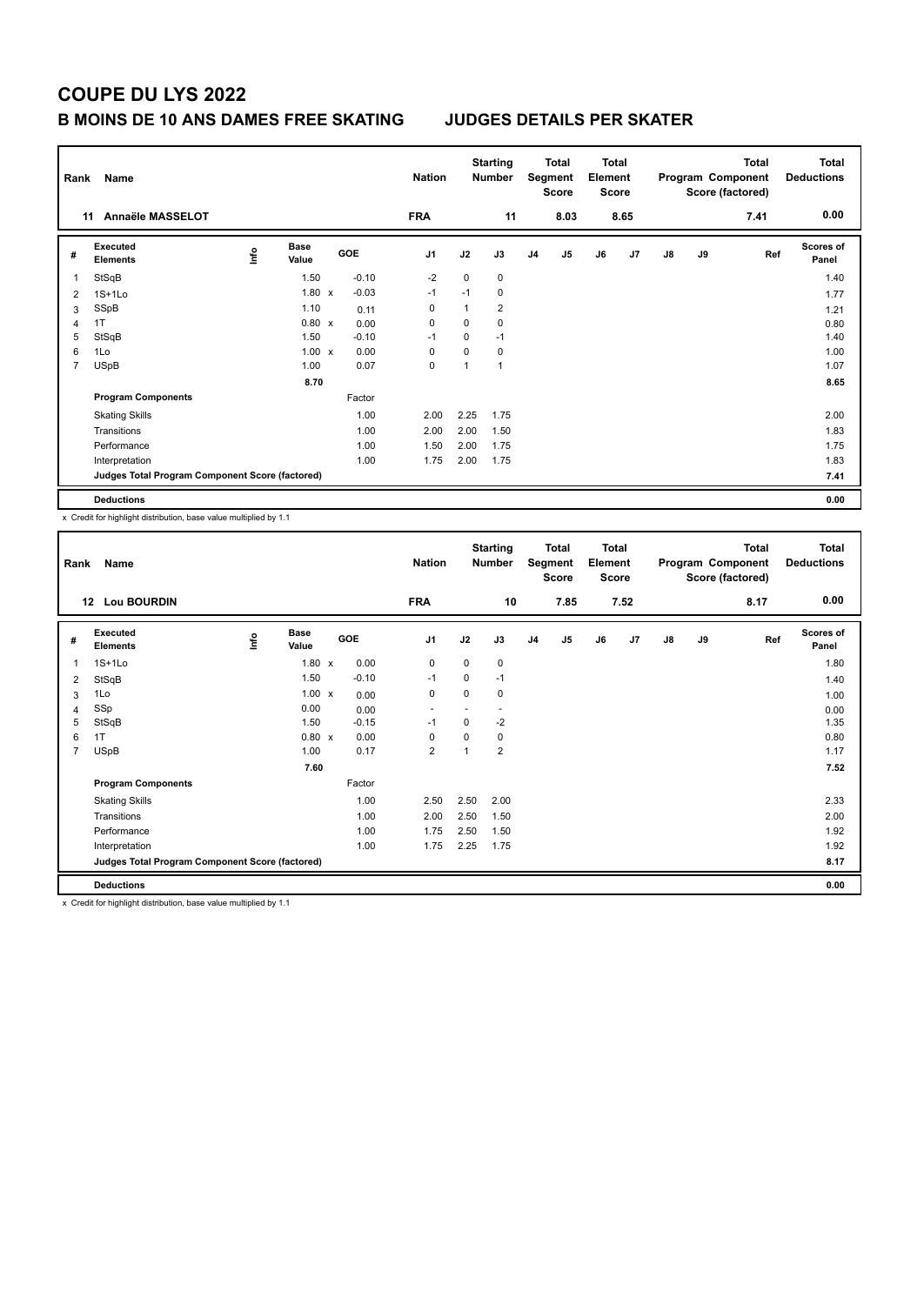## **B MOINS DE 10 ANS DAMES FREE SKATING JUDGES DETAILS PER SKATER**

| Rank           | Name                                            |      |                      |         | <b>Nation</b>  |      | <b>Starting</b><br><b>Number</b> |                | Total<br>Segment<br><b>Score</b> | <b>Total</b><br>Element<br><b>Score</b> |      |               |    | <b>Total</b><br>Program Component<br>Score (factored) | <b>Total</b><br><b>Deductions</b> |
|----------------|-------------------------------------------------|------|----------------------|---------|----------------|------|----------------------------------|----------------|----------------------------------|-----------------------------------------|------|---------------|----|-------------------------------------------------------|-----------------------------------|
|                | El Yomine KANU OLIVEIRA<br>13                   |      |                      |         | <b>FRA</b>     |      | 6                                |                | 7.75                             |                                         | 7.07 |               |    | 8.42                                                  | 0.00                              |
| #              | Executed<br><b>Elements</b>                     | lnfo | <b>Base</b><br>Value | GOE     | J <sub>1</sub> | J2   | J3                               | J <sub>4</sub> | J <sub>5</sub>                   | J6                                      | J7   | $\mathsf{J}8$ | J9 | Ref                                                   | <b>Scores of</b><br>Panel         |
|                | StSq                                            |      | 0.00                 | 0.00    | $\overline{a}$ |      | $\overline{\phantom{a}}$         |                |                                  |                                         |      |               |    |                                                       | 0.00                              |
| $\overline{2}$ | 1Lo+1Lo                                         |      | 2.00 x               | 0.00    | 0              | 0    | 0                                |                |                                  |                                         |      |               |    |                                                       | 2.00                              |
| 3              | 1S                                              |      | $0.80 \times$        | 0.00    | 0              | 0    | 0                                |                |                                  |                                         |      |               |    |                                                       | 0.80                              |
| 4              | StSqB                                           |      | 1.50                 | $-0.10$ | 0              | $-1$ | $-1$                             |                |                                  |                                         |      |               |    |                                                       | 1.40                              |
| 5              | SSpB                                            |      | 1.10                 | 0.04    | 0              | 0    | $\mathbf{1}$                     |                |                                  |                                         |      |               |    |                                                       | 1.14                              |
| 6              | 1T                                              |      | $0.80 \times$        | 0.00    | 0              | 0    | 0                                |                |                                  |                                         |      |               |    |                                                       | 0.80                              |
| $\overline{7}$ | <b>USpB</b>                                     |      | 1.00                 | $-0.07$ | $-1$           | $-1$ | $\mathbf 0$                      |                |                                  |                                         |      |               |    |                                                       | 0.93                              |
|                |                                                 |      | 7.20                 |         |                |      |                                  |                |                                  |                                         |      |               |    |                                                       | 7.07                              |
|                | <b>Program Components</b>                       |      |                      | Factor  |                |      |                                  |                |                                  |                                         |      |               |    |                                                       |                                   |
|                | <b>Skating Skills</b>                           |      |                      | 1.00    | 2.25           | 2.25 | 2.00                             |                |                                  |                                         |      |               |    |                                                       | 2.17                              |
|                | Transitions                                     |      |                      | 1.00    | 2.00           | 2.25 | 1.50                             |                |                                  |                                         |      |               |    |                                                       | 1.92                              |
|                | Performance                                     |      |                      | 1.00    | 2.00           | 2.25 | 1.75                             |                |                                  |                                         |      |               |    |                                                       | 2.00                              |
|                | Interpretation                                  |      |                      | 1.00    | 2.25           | 2.00 | 2.75                             |                |                                  |                                         |      |               |    |                                                       | 2.33                              |
|                | Judges Total Program Component Score (factored) |      |                      |         |                |      |                                  |                |                                  |                                         |      |               |    |                                                       | 8.42                              |
|                | <b>Deductions</b>                               |      |                      |         |                |      |                                  |                |                                  |                                         |      |               |    |                                                       | 0.00                              |

x Credit for highlight distribution, base value multiplied by 1.1

| Rank           | Name                                            |   |                      |            | <b>Nation</b>            |      | <b>Starting</b><br>Number |                | <b>Total</b><br>Segment<br><b>Score</b> | <b>Total</b><br>Element<br><b>Score</b> |      |               |    | <b>Total</b><br>Program Component<br>Score (factored) | Total<br><b>Deductions</b> |
|----------------|-------------------------------------------------|---|----------------------|------------|--------------------------|------|---------------------------|----------------|-----------------------------------------|-----------------------------------------|------|---------------|----|-------------------------------------------------------|----------------------------|
| 14             | <b>Auriane MACQUET</b>                          |   |                      |            | <b>FRA</b>               |      | 13                        |                | 7.52                                    |                                         | 7.11 |               |    | 7.92                                                  | 0.00                       |
| #              | Executed<br><b>Elements</b>                     | ۴ | <b>Base</b><br>Value | <b>GOE</b> | J <sub>1</sub>           | J2   | J3                        | J <sub>4</sub> | J5                                      | J6                                      | J7   | $\mathsf{J}8$ | J9 | Ref                                                   | <b>Scores of</b><br>Panel  |
| 1              | 1T                                              |   | 0.80 x               | 0.00       | 0                        | 0    | 0                         |                |                                         |                                         |      |               |    |                                                       | 0.80                       |
| 2              | <b>USpB</b>                                     |   | 1.00                 | 0.13       | $\mathbf{1}$             | 1    | $\overline{2}$            |                |                                         |                                         |      |               |    |                                                       | 1.13                       |
| 3              | 1Lo+1Lo                                         |   | 2.00 x               | $-0.03$    | 0                        | $-1$ | $-1$                      |                |                                         |                                         |      |               |    |                                                       | 1.97                       |
| 4              | SSpB                                            |   | 1.10                 | $-0.04$    | $-1$                     | 0    | 0                         |                |                                         |                                         |      |               |    |                                                       | 1.06                       |
| 5              | StSqB                                           |   | 1.50                 | $-0.15$    | $-3$                     | 0    | 0                         |                |                                         |                                         |      |               |    |                                                       | 1.35                       |
| 6              | StSq                                            |   | 0.00                 | 0.00       | $\overline{\phantom{a}}$ |      | ٠                         |                |                                         |                                         |      |               |    |                                                       | 0.00                       |
| $\overline{7}$ | 1S                                              |   | 0.80 x               | 0.00       | 0                        | 0    | 0                         |                |                                         |                                         |      |               |    |                                                       | 0.80                       |
|                |                                                 |   | 7.20                 |            |                          |      |                           |                |                                         |                                         |      |               |    |                                                       | 7.11                       |
|                | <b>Program Components</b>                       |   |                      | Factor     |                          |      |                           |                |                                         |                                         |      |               |    |                                                       |                            |
|                | <b>Skating Skills</b>                           |   |                      | 1.00       | 1.75                     | 2.25 | 1.50                      |                |                                         |                                         |      |               |    |                                                       | 1.83                       |
|                | Transitions                                     |   |                      | 1.00       | 1.75                     | 2.25 | 1.25                      |                |                                         |                                         |      |               |    |                                                       | 1.75                       |
|                | Performance                                     |   |                      | 1.00       | 2.00                     | 2.50 | 2.00                      |                |                                         |                                         |      |               |    |                                                       | 2.17                       |
|                | Interpretation                                  |   |                      | 1.00       | 2.25                     | 2.50 | 1.75                      |                |                                         |                                         |      |               |    |                                                       | 2.17                       |
|                | Judges Total Program Component Score (factored) |   |                      |            |                          |      |                           |                |                                         |                                         |      |               |    |                                                       | 7.92                       |
|                | <b>Deductions</b>                               |   |                      |            |                          |      |                           |                |                                         |                                         |      |               |    |                                                       | 0.00                       |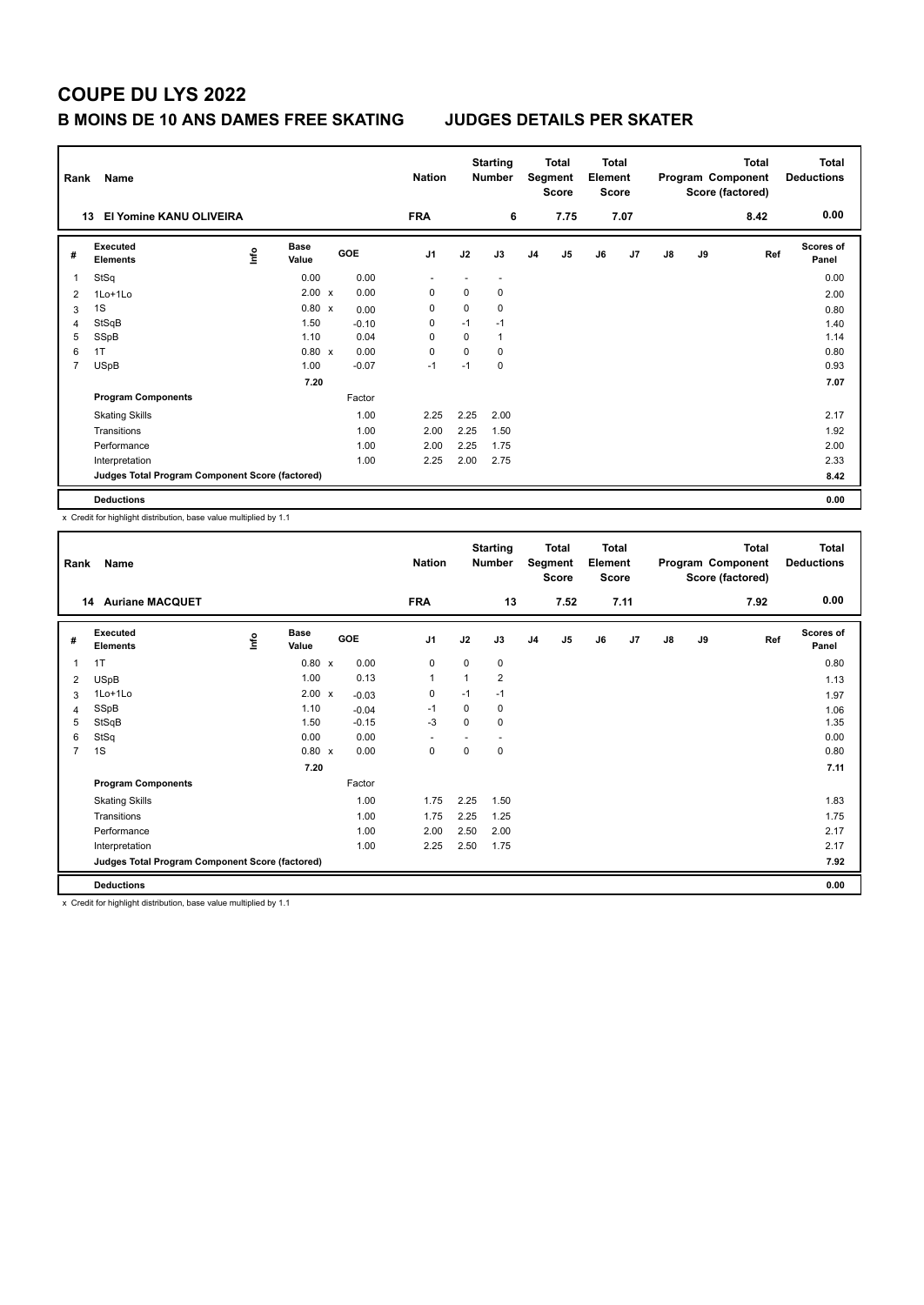## **B MOINS DE 10 ANS DAMES FREE SKATING JUDGES DETAILS PER SKATER**

|                | Rank<br>Name<br><b>Emie GAMAS MARTINS</b><br>15 |       |                      |         |            |                |              | <b>Starting</b><br><b>Number</b> |                | <b>Total</b><br>Segment<br><b>Score</b><br>7.35 |    | <b>Total</b><br>Element<br><b>Score</b><br>8.10 |    |    | Total<br>Program Component<br>Score (factored) | Total<br><b>Deductions</b><br>$-0.50$ |
|----------------|-------------------------------------------------|-------|----------------------|---------|------------|----------------|--------------|----------------------------------|----------------|-------------------------------------------------|----|-------------------------------------------------|----|----|------------------------------------------------|---------------------------------------|
|                |                                                 |       |                      |         |            | <b>FRA</b>     |              | 15                               |                |                                                 |    |                                                 |    |    | 7.09                                           |                                       |
| #              | Executed<br><b>Elements</b>                     | Linfo | <b>Base</b><br>Value |         | <b>GOE</b> | J <sub>1</sub> | J2           | J3                               | J <sub>4</sub> | J5                                              | J6 | J7                                              | J8 | J9 | Ref                                            | <b>Scores of</b><br>Panel             |
|                | 1T                                              |       | $0.80 \times$        |         | 0.00       | 0              | $\mathbf 0$  | $\mathbf 0$                      |                |                                                 |    |                                                 |    |    |                                                | 0.80                                  |
| $\overline{2}$ | <b>USpB</b>                                     |       | 1.00                 |         | 0.17       | 2              | $\mathbf{1}$ | $\overline{2}$                   |                |                                                 |    |                                                 |    |    |                                                | 1.17                                  |
| 3              | StSqB                                           |       | 1.50                 |         | $-0.15$    | 0              | 0            | -3                               |                |                                                 |    |                                                 |    |    |                                                | 1.35                                  |
| $\overline{4}$ | StSqB                                           |       | 1.50                 |         | $-0.15$    | $-1$           | $\Omega$     | $-2$                             |                |                                                 |    |                                                 |    |    |                                                | 1.35                                  |
| 5              | $1S+1Lo$                                        |       | $1.80 \times$        |         | $-0.02$    | 0              | $\mathbf 0$  | $-1$                             |                |                                                 |    |                                                 |    |    |                                                | 1.78                                  |
| 6              | 1Lo                                             |       | $1.00 \times$        |         | 0.00       | $\Omega$       | 0            | 0                                |                |                                                 |    |                                                 |    |    |                                                | 1.00                                  |
| $\overline{7}$ | SSp1                                            |       | 1.30                 |         | $-0.65$    | -5             | $-5$         | $-5$                             |                |                                                 |    |                                                 |    |    |                                                | 0.65                                  |
|                |                                                 |       | 8.90                 |         |            |                |              |                                  |                |                                                 |    |                                                 |    |    |                                                | 8.10                                  |
|                | <b>Program Components</b>                       |       |                      |         | Factor     |                |              |                                  |                |                                                 |    |                                                 |    |    |                                                |                                       |
|                | <b>Skating Skills</b>                           |       |                      |         | 1.00       | 1.50           | 2.25         | 1.50                             |                |                                                 |    |                                                 |    |    |                                                | 1.75                                  |
|                | Transitions                                     |       |                      |         | 1.00       | 1.50           | 2.25         | 1.25                             |                |                                                 |    |                                                 |    |    |                                                | 1.67                                  |
|                | Performance                                     |       |                      |         | 1.00       | 2.00           | 2.00         | 1.75                             |                |                                                 |    |                                                 |    |    |                                                | 1.92                                  |
|                | Interpretation                                  |       |                      |         | 1.00       | 1.75           | 2.00         | 1.50                             |                |                                                 |    |                                                 |    |    |                                                | 1.75                                  |
|                | Judges Total Program Component Score (factored) |       |                      |         |            |                |              |                                  |                |                                                 |    |                                                 |    |    |                                                | 7.09                                  |
|                | <b>Deductions</b>                               |       | Falls:               | $-0.50$ |            |                |              |                                  |                |                                                 |    |                                                 |    |    |                                                | $-0.50$                               |

x Credit for highlight distribution, base value multiplied by 1.1

| Rank           | Name                                            |    |                      |         | <b>Nation</b>            |          | <b>Starting</b><br><b>Number</b> |                | <b>Total</b><br>Segment<br><b>Score</b> | <b>Total</b><br>Element<br><b>Score</b> |      |               |    | <b>Total</b><br>Program Component<br>Score (factored) | <b>Total</b><br><b>Deductions</b> |
|----------------|-------------------------------------------------|----|----------------------|---------|--------------------------|----------|----------------------------------|----------------|-----------------------------------------|-----------------------------------------|------|---------------|----|-------------------------------------------------------|-----------------------------------|
| 16             | <b>Lisa GUERY-RODRIGUES</b>                     |    |                      |         | <b>FRA</b>               |          | 3                                |                | 7.34                                    |                                         | 6.68 |               |    | 8.00                                                  | 0.00                              |
| #              | Executed<br><b>Elements</b>                     | ۴  | <b>Base</b><br>Value | GOE     | J1                       | J2       | J3                               | J <sub>4</sub> | J5                                      | J6                                      | J7   | $\mathsf{J}8$ | J9 | Ref                                                   | Scores of<br>Panel                |
| 1              | $1S+1Lo$                                        |    | $1.80 \times$        | 0.00    | 0                        | 0        | 0                                |                |                                         |                                         |      |               |    |                                                       | 1.80                              |
| 2              | StSqB                                           |    | 1.50                 | $-0.10$ | $-1$                     | 0        | $-1$                             |                |                                         |                                         |      |               |    |                                                       | 1.40                              |
| 3              | 1Lo                                             |    | $1.00 \times$        | 0.00    | 0                        | $\Omega$ | 0                                |                |                                         |                                         |      |               |    |                                                       | 1.00                              |
| 4              | SSp                                             |    | 0.00                 | 0.00    | $\overline{\phantom{a}}$ |          | $\overline{\phantom{a}}$         |                |                                         |                                         |      |               |    |                                                       | 0.00                              |
| 5              | StSqB                                           |    | 1.50                 | $-0.05$ | $\mathbf 0$              | $\Omega$ | $-1$                             |                |                                         |                                         |      |               |    |                                                       | 1.45                              |
| 6              | 1T<<                                            | << | 0.00 x               | 0.00    | $\overline{\phantom{a}}$ |          |                                  |                |                                         |                                         |      |               |    |                                                       | 0.00                              |
| $\overline{7}$ | <b>USpB</b>                                     |    | 1.00                 | 0.03    | 0                        | $\Omega$ | 1                                |                |                                         |                                         |      |               |    |                                                       | 1.03                              |
|                |                                                 |    | 6.80                 |         |                          |          |                                  |                |                                         |                                         |      |               |    |                                                       | 6.68                              |
|                | <b>Program Components</b>                       |    |                      | Factor  |                          |          |                                  |                |                                         |                                         |      |               |    |                                                       |                                   |
|                | <b>Skating Skills</b>                           |    |                      | 1.00    | 2.00                     | 2.00     | 1.75                             |                |                                         |                                         |      |               |    |                                                       | 1.92                              |
|                | Transitions                                     |    |                      | 1.00    | 2.00                     | 2.50     | 1.50                             |                |                                         |                                         |      |               |    |                                                       | 2.00                              |
|                | Performance                                     |    |                      | 1.00    | 2.00                     | 2.25     | 2.00                             |                |                                         |                                         |      |               |    |                                                       | 2.08                              |
|                | Interpretation                                  |    |                      | 1.00    | 1.75                     | 2.50     | 1.75                             |                |                                         |                                         |      |               |    |                                                       | 2.00                              |
|                | Judges Total Program Component Score (factored) |    |                      |         |                          |          |                                  |                |                                         |                                         |      |               |    |                                                       | 8.00                              |
|                | <b>Deductions</b>                               |    |                      |         |                          |          |                                  |                |                                         |                                         |      |               |    |                                                       | 0.00                              |

<< Downgraded jump x Credit for highlight distribution, base value multiplied by 1.1